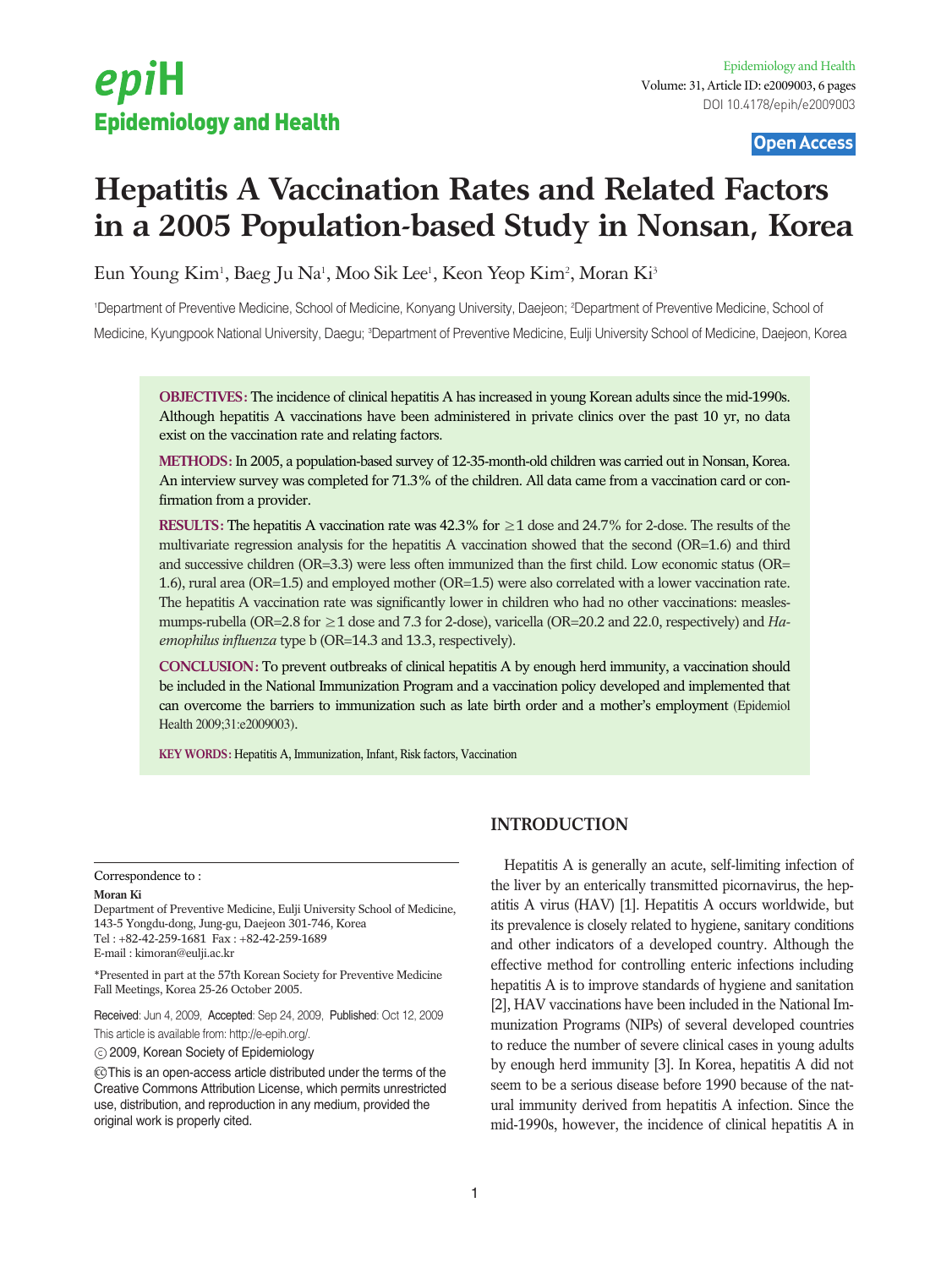young adults has increased. In 2008, 7,895 cases of hepatitis A were detected by sentinel surveillance, which is 3.5 times higher than the number of cases reported in 2007. According to health insurance data, the incidence of HAV was 65.3 cases per 100,000 in 2008, which is 2.3 times higher than the 28.7 cases per 100,000 reported in 2007 (author's study, unpublished data).

Several papers reported this epidemiological shift in the HAV and called for a hepatitis A vaccination in Korea [4, 5]. Since 1997, four inactivated hepatitis A vaccines have been licensed in Korea; Havrix (GlaxoSmithKline Biologicals, Rixensart, Belgium) and VAQTA (Merck & Co., Inc., PA, USA) have been approved for use in the United States, and AVAX-IM (Sanofi Pasteur, Lyon, France) and Epaxal (Berna Biotech Ltd., Bern, Switzerland) are licensed in Europe, Canada and several other countries [6]. Havrix and VAQTA are the most used in Korea, but VAQTA has not been used since 2008. In the United States, hepatitis A vaccines were administered to high-risk children in 1996, and in 1999 were included in routine immunization programs in 11 states. They were included in the NIP in 2006 [7]. In Korea, the hepatitis A vaccination is not part of the NIP, and no data exist on the vaccination coverage and the factors related to having a child vaccinated. We report the hepatitis A vaccination rate based on a population-based survey of 12-35-month-old children conducted in 2005 in an area with both urban and rural populations. We also present barriers for hepatitis A immunization and discuss the implications for identifying barriers associated with immunization.

## **MATERIALS AND METHODS**

#### Study population

The population-based survey was carried out between February and April 2005 in Nonsan city. Nonsan has both urban and rural populations, and has a low rate of migration. The target population was 2,188 12-35-month-old children living in Nonsan. The interview survey was completed for 1,561 children (71.3%) and of those 68 did not keep vaccination records; therefore, 1,493 children were included in the analysis. Interviewers were students from medical school or school of public health, who were trained on the study objectives and interviewing methods. We sent a letter to the study subjects before the survey and visited their house. When we could not meet the subjects after three visits, we ascertained the subjects' whereabouts by neighbours or representatives of the town. Many of them did not reside in the town or were living in facilities for orphans or the poor. The primary caregivers of all the children were interviewed and gave written informed consent.

#### Vaccination history and analysis

When a vaccination card was available, the interviewer transcribed all immunization doses and dates to a standardized recording form. A report from recall was not accepted without a vaccination card or confirmation from a health provider. During analysis, vaccination rates were split by age group (12- 23 months and 24-35 months) and odds ratios (ORs) were adjusted because the vaccination rate can be increased by age. For the economic status, we asked the subjective question "which category is appropriate for your economic status?". When the answers were 'very rich' or 'rich' they were classified as 'high' economic status, 'ordinary' as 'medium' and 'poor' or 'very poor' as 'low'.

For health security, we checked the health insurance or medical aid card and the numbers for confirmation.

Chi-square tests were used to compare rates, and a multiple logistic regression model included all variables that were statistically significant in a univariate analysis except confounding variables. All analyses were conducted using SPSS Ver. 14.0 (SPSS Inc., Chicago, USA).

## **RESULTS**

The hepatitis A immunization rate for children aged 12-35 months was 42.3% for  $\geq 1$  dose and 24.7% for 2-dose. Among children 24-35 months of age, the rates for  $\geq$  1 dose and 2dose were 45% and 35.2%, respectively. The immunization rate was significantly lower in rural areas (47.1% for urban areas and 36.7% for rural areas for  $\geq$  1 dose), late birth order (53.0% for the first child, 39.2% for the second child and 24.2 % for the third and successive children for  $\geq 1$  dose, and 33.0 %, 21.9% and 11.7% for 2-dose, respectively), large number of siblings (50.5% for no siblings, 44.0% for one sibling and 26.6% for two or more siblings for  $\geq 1$  dose, and 28.7%, 27.0 % and 12.9% for 2-dose, respectively) and when the primary caregiver was not the parent (43.6% for parent and 35.2% for others for  $\geq 1$  dose, and 25.9% and 18.8% for 2-dose, respectively). No significant difference in the immunization rate was found for gender (Table 1).

The hepatitis A immunization rate was significantly lower in children whose parents had a low economic status for  $\geq 1$ dose  $(p<0.001)$  and 2-dose  $(p=0.004)$ . Mothers who were employed and those who unmarried were significantly less likely to have their children vaccinated for  $\geq 1$  dose (p=0.002 and p=0.034, respectively; Table 2). The parents' level of health security was borderline significant, and the mother's level of education did not significantly influence whether a child was vaccinated.

The hepatitis A immunization rate was significantly lower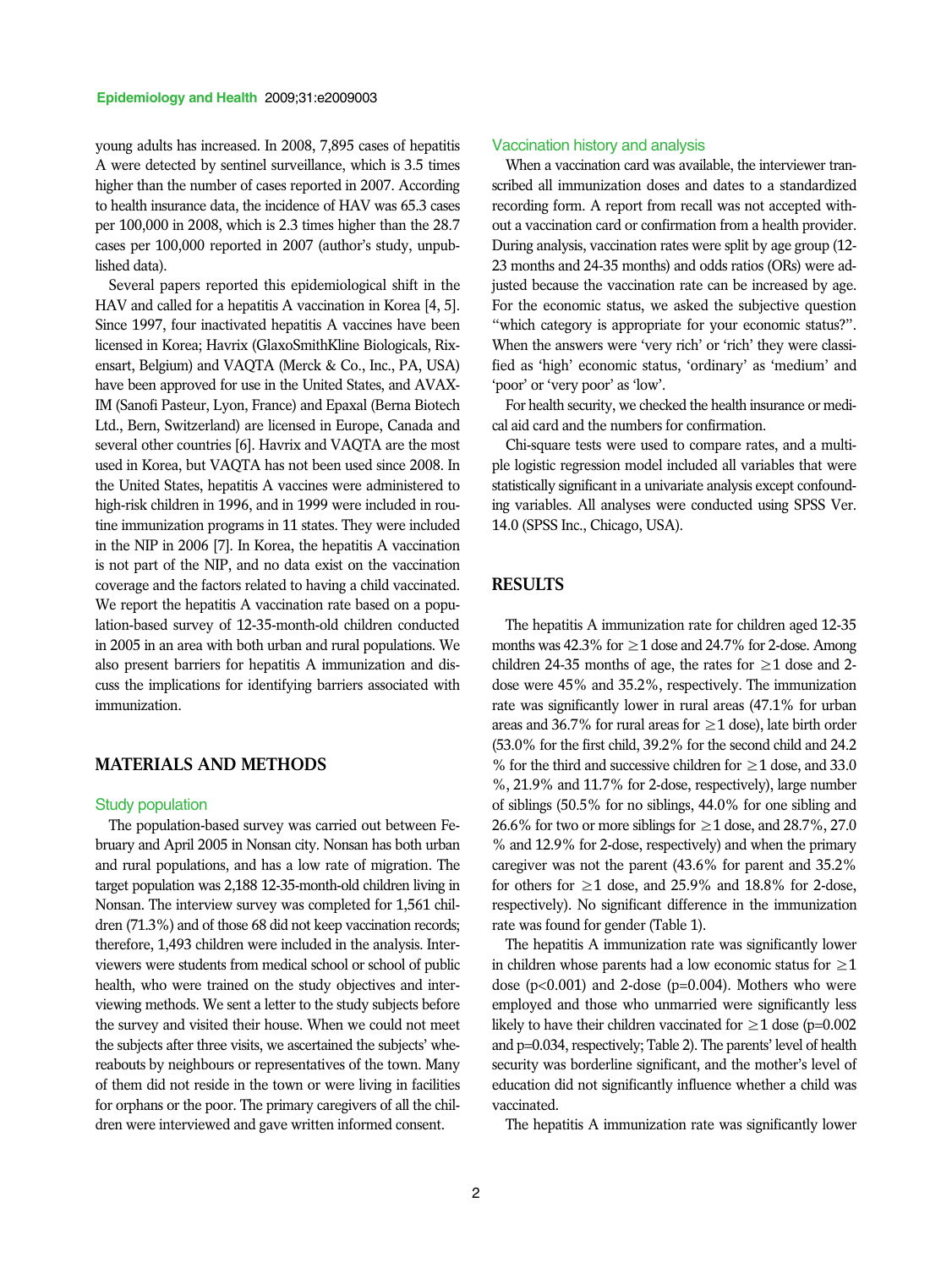in children who had not received other childhood vaccinations. Children who were not immunized against measles-mumpsrubella (MMR) received HAV vaccination 2.8 times less often for ≥1 dose and 7.3 times less often for 2-dose. MMR vaccinees immunized at a public health center were less likely to be immunized against hepatitis A than children immunized at a private clinic (29.8% for a public health centre and 71.0% for a private clinic for  $\geq 1$  dose of hepatitis A, and 15.7% and 47.4% for 2-dose, respectively (data not shown).

Children who were not immunized against varicella were also not immunized against the HAV 20.2 times more for  $\geq$ 1 dose and 22.0 times more for 2-dose. In comparison with the children who had received the *Haemophilus influenza* type b (Hib) vaccination of  $\geq 1$  dose, the children who had received no Hib vaccination were at risk of no immunization against hepatitis A (OR=14.3 for  $\geq$ 1 dose and OR=13.3 for 2-dose Table 3).

The result of the age-adjusted logistic regression model was

**Table 1.** Vaccination rate of hepatitis A by general characteristics of children in Nonsan, 2005

|                     | $>1$ dose                  |          | $2$ -dose                  |          |
|---------------------|----------------------------|----------|----------------------------|----------|
| Characteristics (n) | Vaccination<br>rate $(\%)$ | p value* | Vaccination<br>rate $(\%)$ | p value* |
| Gender              |                            |          |                            |          |
| Male (777)          | 41.3                       |          | 24.3                       |          |
| Female (716)        | 43.3                       | 0.438    | 25.1                       | 0.715    |
| Child's age (month) |                            |          |                            |          |
| 12-23 (724)         | 39.4                       |          | 13.5                       |          |
| 24-35 (769)         | 45.0                       | 0.028    | 35.2                       | < 0.001  |
| Geographical area   |                            |          |                            |          |
| Urban (803)         | 47.1                       |          | 26.4                       |          |
| <b>Rural (690)</b>  | 36.7                       | < 0.001  | 22.8                       | 0.103    |
| <b>Birth order</b>  |                            |          |                            |          |
| First (606)         | 53.0                       |          | 33.0                       |          |
| Second (636)        | 39.2                       |          | 21.9                       |          |
| Third+ (248)        | 24.2                       | < 0.001  | 11.7                       | < 0.001  |
| Missing (3)         |                            |          |                            |          |
| No. of sibling      |                            |          |                            |          |
| 0(418)              | 50.5                       |          | 28.7                       |          |
| 1(777)              | 44.0                       |          | 27.0                       |          |
| $2 + (286)$         | 26.6                       | < 0.001  | 12.9                       | < 0.001  |
| Missing (12)        |                            |          |                            |          |
| Primary caregiver   |                            |          |                            |          |
| Parent (1,233)      | 43.6                       |          | 25.9                       |          |
| Other (256)         | 35.2                       | 0.012    | 18.8                       | 0.016    |
| Missing (4)         |                            |          |                            |          |
| Total (1,493)       | 42.3                       |          | 24.7                       |          |

\*p value obtained by  $\mathcal{X}^2$  test.

## *Kim EY et al.:* HAV Vaccination Rates and Related Factors

similar to the multivariate model; the multivariate model included age, birth order, economic status, geographical area and mother's employment status. The analysis revealed that the second child (OR=1.6) and the third or successive child

**Table 2.** Vaccination rate of hepatitis A by general characteristics of subject's parents in Nonsan, 2005

|                             | $\geq$ 1 dose              |          | $2$ -dose                  |          |  |
|-----------------------------|----------------------------|----------|----------------------------|----------|--|
| Characteristics (n)         | Vaccination<br>rate $(\%)$ | p value* | Vaccination<br>rate $(\%)$ | p value* |  |
| Economic status             |                            |          |                            |          |  |
| Low (207)                   | 29.5                       |          | 16.9                       |          |  |
| Medium+ (1,267)             | 44.4                       | < 0.001  | 26.1                       | 0.004    |  |
| Missing (19)                |                            |          |                            |          |  |
| Mother's employment         |                            |          |                            |          |  |
| No (1059)                   | 45.0                       |          | 26.3                       |          |  |
| Yes (357)                   | 35.6                       | 0.002    | 22.7                       | 0.181    |  |
| Missing (77)                |                            |          |                            |          |  |
| Marital status              |                            |          |                            |          |  |
| Married (1,431)             | 42.6                       |          | 24.7                       |          |  |
| Others (36)                 | 25.0                       | 0.034    | 16.7                       | 0.226    |  |
| Missing (26)                |                            |          |                            |          |  |
| Health security             |                            |          |                            |          |  |
| Health insurance<br>(1,435) | 42.8                       |          | 25.1                       |          |  |
| Medical aid (50)            | 30.0                       | 0.072    | 16.0                       | 0.143    |  |
| Missing (8)                 |                            |          |                            |          |  |
| Mother's education          |                            |          |                            |          |  |
| $\leq$ High school (928)    | 40.9                       |          | 25.1                       |          |  |
| $\geq$ College (541)        | 45.1                       | 0.120    | 24.8                       | 0.885    |  |
| Missing (24)                |                            |          |                            |          |  |
| Total (1,493)               | 42.3                       |          | 24.7                       |          |  |

\*p value obtained by  $\chi^2$  test.

**Table 3.** Vaccination rate and risk for non-vaccination of hepatitis A by other vaccinations in Nonsan, 2005

| Vaccine (n)                  | Vaccination rate<br>of hepatitis A (%) |      | Age-adjusted<br>OR (95% CI) |                                   |  |
|------------------------------|----------------------------------------|------|-----------------------------|-----------------------------------|--|
|                              | $>1$ dose 2-dose                       |      | $>1$ dose                   | $2$ -dose                         |  |
| <b>MMR</b>                   |                                        |      |                             |                                   |  |
| Yes (1,362)*                 | 44.3                                   | 26.7 | 1.0                         | 1.0                               |  |
| No (131)                     | 214                                    | 3.8  | $2.8(1.8-4.3)$              | $7.3(3.0-18.2)$                   |  |
| Varicella                    |                                        |      |                             |                                   |  |
| Yes (1,108)*                 | 55.0                                   | 32.5 | 1.0                         | 1.0                               |  |
| No (385)                     | 5.7                                    | 2.3  |                             | 20.2 (12.9-31.5) 22.0 (11.2-43.3) |  |
| Haemophilus influenza type b |                                        |      |                             |                                   |  |
| Yes (793)*                   | 68.1                                   | 41.5 | 10                          | 1.0                               |  |
| No (700)                     | 13.0                                   | 5.7  | 14.3 (11.0-18.7)            | $13.3(9.3-19.1)$                  |  |

OR, odds ratio; CI, confidence interval.

\*Children who have vaccination one dose or more.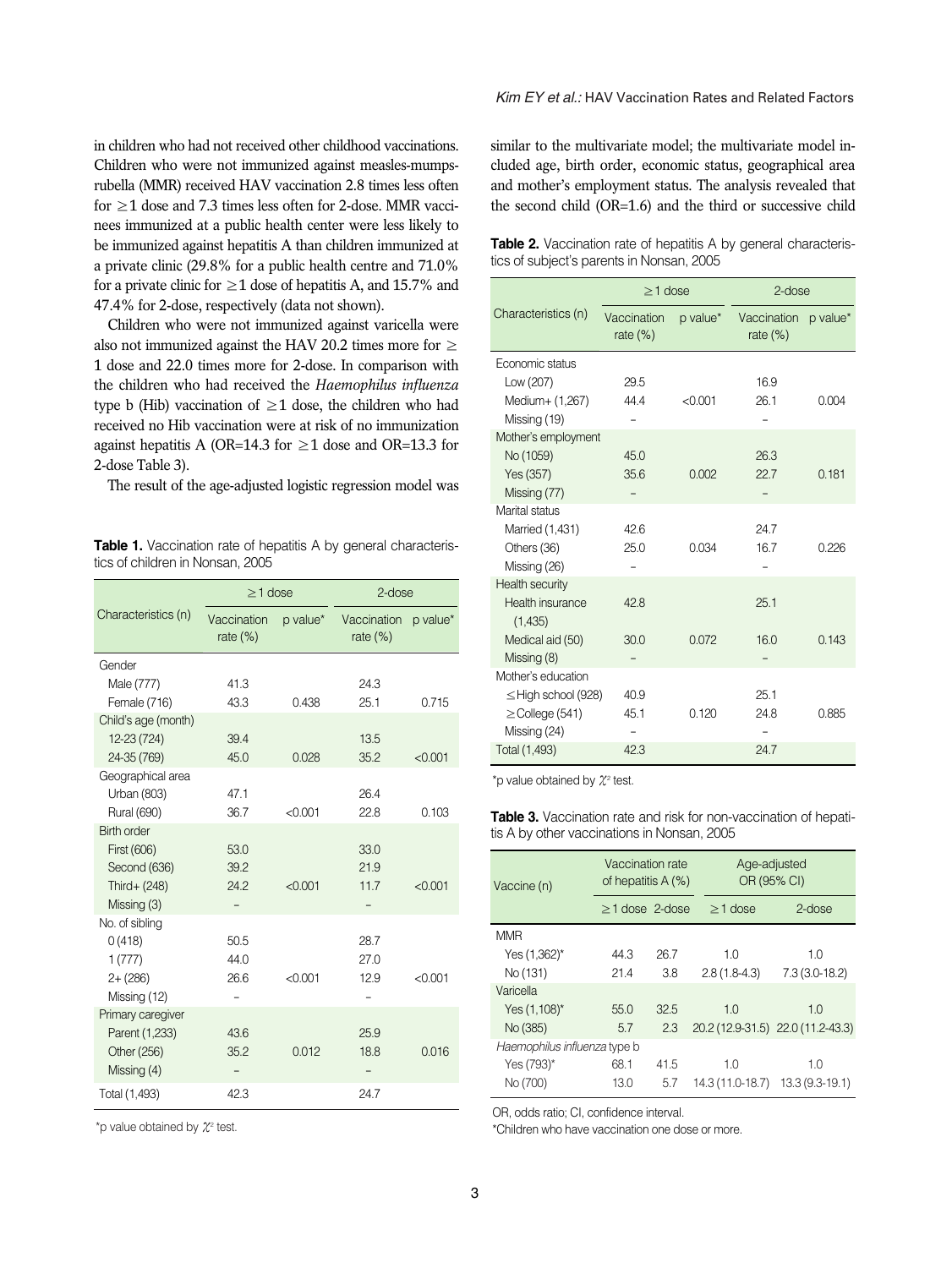#### **Epidemiology and Health** 2009;31:e2009003

| Variables (reference)     | Age adjusted OR (95% CI) |                | Multivariate adjusted* OR (95% CI) |                |
|---------------------------|--------------------------|----------------|------------------------------------|----------------|
|                           | $\geq$ 1 dose            | 2-dose         | $\geq$ 1 dose                      | 2-dose         |
| Birth order (first)       |                          |                |                                    |                |
| Second                    | $1.7(1.4-2.2)$           | 1.8 (1.4-2.3)  | $1.6(1.3-2.1)$                     | $1.8(1.3-2.3)$ |
| $Third+$                  | $3.5(2.5-4.9)$           | $3.9(2.5-6.0)$ | $3.3(2.3-4.6)$                     | $3.7(2.4-5.8)$ |
| Economic status (medium+) |                          |                |                                    |                |
| Low                       | $1.9(1.4-2.6)$           | $1.7(1.2-2.6)$ | $1.6(1.2-2.3)$                     | $1.6(1.0-2.4)$ |
| Geographical area (urban) |                          |                |                                    |                |
| Rural                     | $1.5(1.3-1.9)$           | $1.3(1.0-1.6)$ | $1.5(1.2-1.8)$                     | $1.3(0.9-1.7)$ |
| Mother's employment (no)  |                          |                |                                    |                |
| Yes                       | $1.5(1.2-1.9)$           | $1.3(1.0-1.7)$ | $1.5(1.2-2.0)$                     | $1.2(0.9-1.5)$ |

**Table 4.** Risk factors for non-vaccination of hepatitis A in Nonsan, 2005

OR, odds ratio; CI, confidence interval.

\*Logistic regression model included age, birth order, economic status, geographical area and mother's employment.

(OR=3.3) were less often immunized than the first child for  $\geq$ 1 dose of hepatitis A. Low economic status (OR=1.6), rural residence (OR=1.5) and an employed mother (OR=1.5) were significantly decreased for  $\geq$ 1 dose of the hepatitis A vaccination. The ORs for birth order and economic status for 2 dose were similar to those for  $\geq 1$  dose; however, geographical area and mother's employment status were not significant for 2-dose (Table 4).

## **DISCUSSION**

The immunization rate for hepatitis A among 12-35-monthold Korean children was low: 42.3% for  $\geq$  1 dose and 24.7% for 2-dose. Our data indicate that the immunization rate for hepatitis A is significantly lower than that for vaccines part of the NIP, such as MMR (91.2%) and varicella (74.2%, the vaccine was included in the NIP in 2005) [8]. Hib is excluded from the NIP, but the immunization rate for one or more dose was 53.1%, higher than that for hepatitis A.

The hepatitis A vaccine coverage (two doses) in Korea has been estimated to be 41.6% based on the amount of hepatitis A vaccine sold between 1998 and 2006 [9]. However, this study did not account for vaccine doses that were unused and immunization in other age groups, and the figure could be an overestimate.

In 2006, the seroprevalence of the HAV was reported to be 55.6% in children aged 1-4 yr and 47.2% in those aged 5-9 yr [10]. In general, 90-100% of children one year of age and older and adults had protective concentrations of the antibody four weeks after one dose of the vaccination [6]. Anti-HAV has been shown to persist for at least 10-12 yr after vaccination in 5-6-yr-old children [11, 12]. The seropositive rate

of hepatitis A was 10.1% (34/337) for 10-24-yr-olds born between 1984 and 1996, i.e., before the hepatitis A vaccine was introduced in Korea, 27.1% for people aged 25-29 yr, 73.2% for 30-39-yr-olds and 96% for 40-49-yr-olds [10]. This means that since the mid-1980s the natural infection rate of hepatitis A has been less than 10% in Korea. Therefore, most Korean children aged 1-9 yr who are immune to hepatitis A received immunity from a vaccination, and natural immunity through a hepatitis A infection is likely to be less than 10%.

In the United States in 2003, vaccination coverage of  $\geq 1$ dose was 50.9% for children living in the 11 states in which routine hepatitis A vaccination is recommended, 25% for those living in the six states in which hepatitis A vaccination is considered and 1.4% for the 33 states without a specific recommendation [13]. Israel was the first country worldwide to implement a universal HAV immunization program in which toddlers born after 1997 received two doses of the HAV vaccine at 18 and 24 months [14]. Overall vaccine coverage in the first years after implementation of the program (2001-2002) was ~90% for  $\geq$ 1 dose and ~85% for 2-dose [14]. In the birth cohort of 2000 in southern Israel, HAV vaccine coverage was 85.5% for  $\geq$  1 dose and 74.9% for 2-dose by age three [15]. If the hepatitis A vaccination was recommended as a routine immunization in Korea and free vaccinations were offered at a public health center, vaccination coverage would increase to the level of the NIP vaccines.

In this study, birth order was the factor most highly correlated with hepatitis A vaccination rate. The first child had the highest rate of vaccination followed by the second and then the third and successive children. This finding agrees with other studies on birth order and immunization rates [16, 17]. Birth order might be a proxy parameter of a parent's concern for the child. In this study, economic status was also related to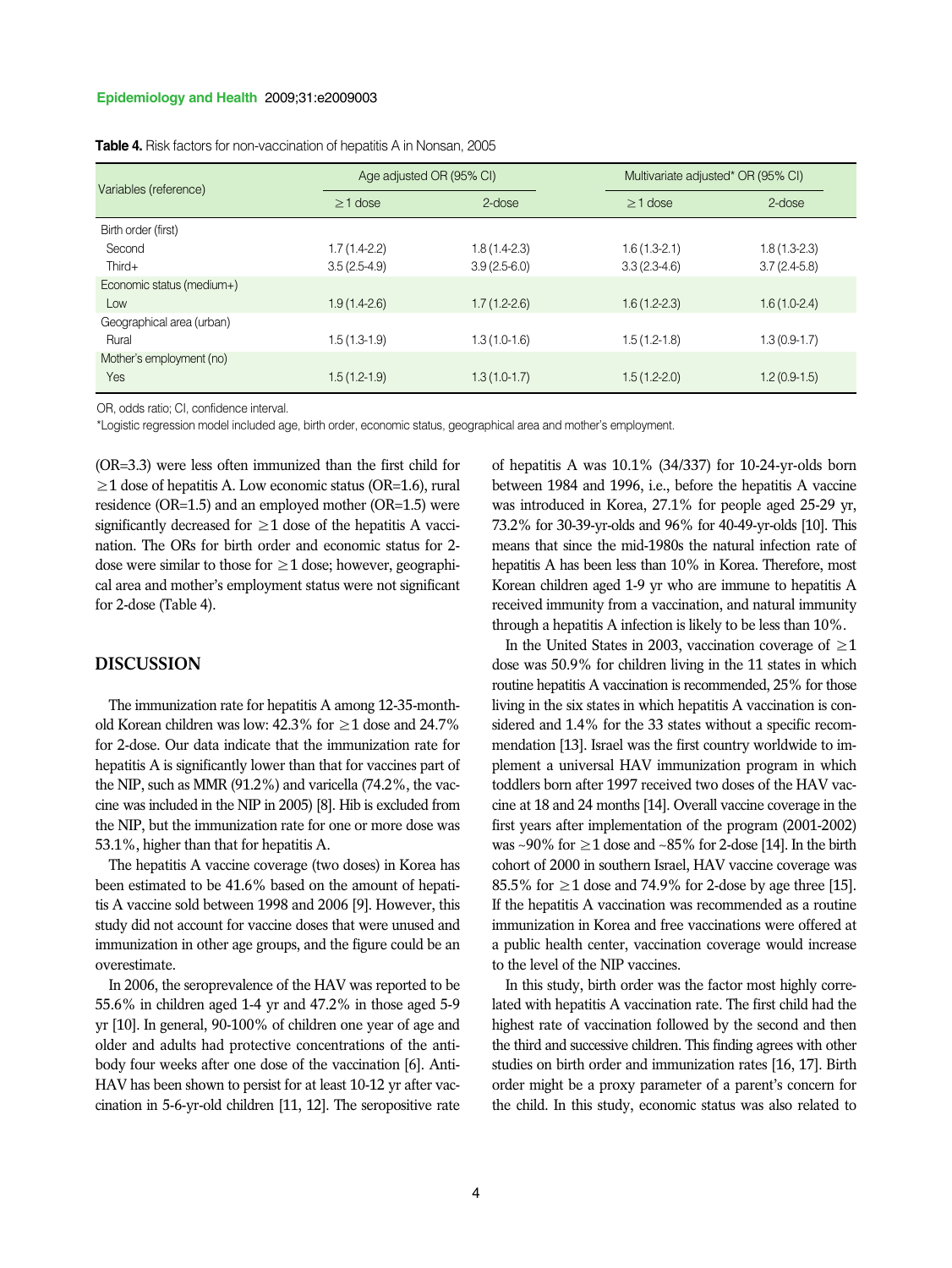|                     |                   |            | Vaccination of hepatitis A (%) |                              |
|---------------------|-------------------|------------|--------------------------------|------------------------------|
|                     |                   | Yes        | <b>No</b>                      |                              |
| Mother's employment | Primary caregiver |            |                                | Relative prevalence (95% CI) |
| Yes                 | Parent            | 62(36.0)   | 110(64.0)                      | 36.0%/34.6%=1.0 (0.8-1.4)    |
|                     | Other             | 63 (34.6)  | 119(65.4)                      |                              |
|                     | Total             | 125(35.3)  | 229(64.7)                      |                              |
| <b>No</b>           | Parent            | 460 (45.3) | 556 (54.7)                     | 45.3%/38.1%=1.2 (0.8-1.8)    |
|                     | Other             | 16(38.1)   | 26(61.9)                       |                              |
|                     | Total             | 476 (45.0) | 582 (55.0)                     |                              |

Table 5. Calculation of relative prevalence after stratifying by mother's employment; observed association of primary caregiver and vaccination of hepatitis A was a result of confounding by a mother's employment

CI, confidence interval.

vaccination rate. A hepatitis A vaccination administered in a private clinic is expensive (about \$40 for a single dose), and cost is a well-known barrier to immunization [18]. Geographical area was also significantly related to immunization rate: the rate was lower in rural than in urban areas. Because hepatitis A is excluded from the NIP, it is only offered in private clinics, which are more common in urban areas. Furthermore, private clinics are less accessible in rural areas, where the transportation system is less convenient. The barriers for immunization of hepatitis A can be different to other vaccinations in the NIP. In this survey, the significant risk factors for immunization of the NIP were birth order, primary caregiver, mother's employment and marital status; economic status and geographical area were not related to the immunization of the NIP [8]. In the United States, the coverage rate of hepatitis A was higher among children living in urban areas whatever vaccination policy (recommended, considered and not recommended) [13], and in metropolitan areas [19].

Children of employed mothers had a lower vaccination rate, perhaps because those mothers had less time to go to clinics to obtain information about the HAV or to have their children immunized against it. The univariate analysis indicated that the immunization rate was lower when the primary caregiver was not a parent. However, when it was stratified by the mother's employment status, the primary caregiver was no longer significant and mother's employment status was found to be a confounding factor (Table 5). Therefore, the primary caregiver factor was excluded from the multivariate analysis.

The risk factors associated with low immunization coverage can be divided into two groups: parental factors such as poverty, low education and lack of parental care, and provider factors such as health care facility, public health system provision of free vaccines and vaccination policy [18].

This is the first report on the factors associated with the hep-

atitis A immunization rate in Korea. Our data, however, are derived from one area and thereby are not representative of the entire country. The vaccination histories were based on information taken from vaccination cards. Children without a vaccination record were excluded and many of them were institutionalized; therefore, we might have overestimated the immunization rate.

The WHO suggests that hepatitis A immunization is a cost effective public health tool to control the disease in countries where clinical hepatitis A is a major health problem [20]. The incidence of clinical hepatitis A has recently increased sharply in Korea, and we recommend that the hepatitis A vaccination be included in the NIP. To control the high incidence of hepatitis A in 20-39 yr-olds in Korea, catch-up immunization might also be considered.

In this study, late birth order (less parental concern), low economic status (high cost of vaccination), rural area (low accessibility to a private clinic) and the mother's employment (mother's time commitments) decreased the hepatitis A vaccination rate. The cost and accessibility factors could be alleviated if the hepatitis A vaccination was included in the NIP. However, parental concern and mother's time commitments will continue to affect the hepatitis A immunization rate. Therefore, a vaccination policy that can overcome these barriers should be developed and implemented to increase the immunization rate.

## **CONFLICTS OF INTEREST**

No author has a commercial or other association that might pose a conflict of interest.